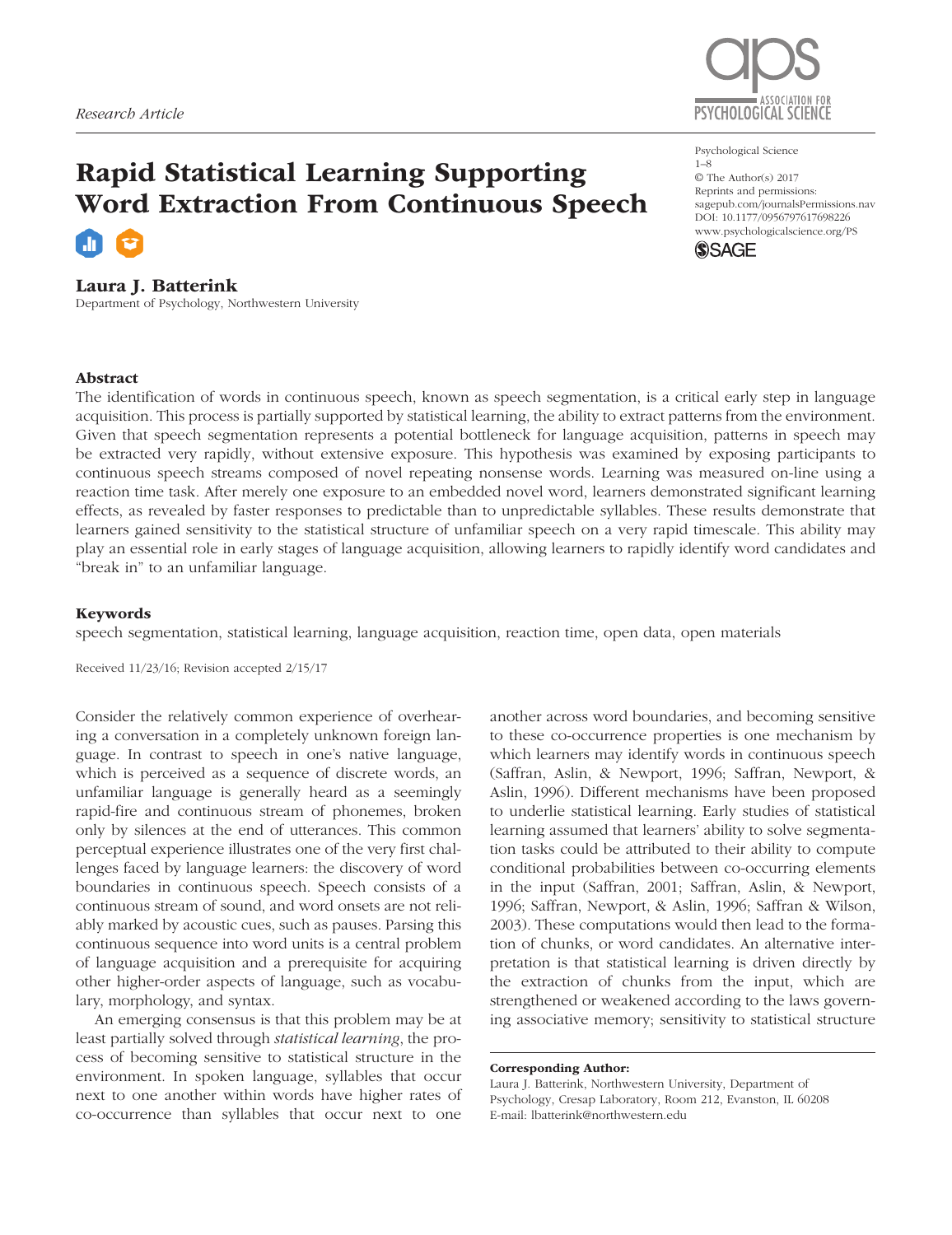emerges as a by-product of this process. This explanation is favored by a number of different computational models (French, Addyman, & Mareschal, 2011; Mareschal & French, 2017; Perruchet & Vinter, 1998; Shi, Griffiths, Feldman, & Sanborn, 2010; Thiessen & Pavlik, 2013).

Given that speech segmentation is a prerequisite for acquiring language, an important question concerns how quickly learners become sensitive to patterns in continuous speech. Presumably, it should be advantageous for learners to gain sensitivity to these patterns as rapidly as possible, which would enable them to identify word candidates in speech input and pave the way for later, higher-level stages of language acquisition. Although neither of two main mechanistic accounts of statistical learning (statistical computations and chunking) explicitly addresses the timescale of learning, the process of automatically chunking a candidate word may presumably begin after just a single exposure to the word representation; associative-memory mechanisms may link successive syllables together after a single episode. In contrast, the computation of conditional probabilities would presumably require a lengthier period of exposure, as the learner must gradually accrue information about the statistical properties of the input in order to compute conditional probabilities between different elements.

This question of how quickly statistical learning of speech patterns occurs has not been well addressed. In typical laboratory studies of speech segmentation, learners are exposed to a continuous stream of speech made up of repeating three-syllable nonsense words and later tested to assess the extent of learning. Infants are usually tested with a visual fixation measure, whereas adult testing typically involves a forced-choice recognition task between previously presented items and foils. Speechsegmentation studies using this approach have found evidence of learning in infants after an exposure period of only 2 min (Saffran, Newport, & Aslin, 1996), while longer exposure periods (e.g., 21 min) are more common in studies of older children and adults (e.g., Saffran, Aslin, & Newport, 1996; Saffran, Newport, Aslin, Tunick, & Barrueco, 1997). Although these studies suggest that statistical learning of speech patterns can occur relatively quickly, at least in a constrained artificial-language context, this general approach of using an off-line test to measure learning after an arbitrary amount of exposure has not been well suited to investigate the time course of learning.

The goal of the present study was to address how quickly learners become sensitive to patterns in continuous streams of speech. Following previous studies of speech segmentation, I exposed participants to continuous auditory streams of repeating trisyllabic nonsense words, without any pauses or other auditory cues marking word boundaries. However, in contrast to most other studies, the present work used an on-line measure of statistical learning based on reaction time (RT), which required participants to respond to target syllables. This target-detection task has been previously shown to be sensitive to statistical learning, as reflected by faster RTs to predictable than to unpredictable syllables occurring at the beginnings of words (Batterink, Reber, Neville, & Paller, 2015; Batterink, Reber, & Paller, 2015; Franco, Eberlen, Destrebecqz, Cleeremans, & Bertels, 2015). Each syllable stream in the present study was composed of a novel set of repeating nonsense words, which ensured that statistical learning began from square one for each stream. I hypothesized that RT effects indexing learning would emerge within several exposures to a novel word. This finding would provide evidence that learners become sensitive to statistical patterns in speech very rapidly, a process that facilitates the identification of words and ultimately the acquisition of other aspects of language.

# Method

## *Participants*

A total of 19 young English-speaking adults (11 women, 8 men; mean age = 20.2 years, *SD* = 1.7) participated in this study. I originally targeted a sample size of 15 to 20 participants on the basis of results from a previous behavioral study conducted at Northwestern University's Cognitive Neuroscience Lab, which used a similar RT task to measure statistical learning (Batterink, Reber, Neville, & Paller, 2015). Two separate groups, each with 12 participants, exhibited large and robust learning effects with a post hoc power of 99%. The present design included a larger number of trials per participant and condition (48 trials within each Word Presentation × Triplet Position bin) relative to the original study (36 trials per triplet position), which further increased power. Thus, I expected that a sample size of 15 to 20 participants should be more than adequate to reveal learning effects. I planned to complete data collection within a single academic term, provided that data were collected from at least 15 participants, and would terminate data collection after reaching a sample size of 20. At the end of the academic term, I had successfully run 19 participants. All of the procedures and protocols followed the guidelines of the Northwestern University Institutional Review Board.

# *Stimuli*

Two syllable inventories, each consisting of 24 unique syllables, were constructed. One syllable inventory was recorded by a male native-English speaker and the other by a female native-English speaker, both using neutral intonation. Individual sound files, each containing a single syllable, were created from the recordings. The beginning of each sound file coincided with the precise onset of the syllable. All sound files had an approximate duration of 220 to 250 ms and were equated for perceived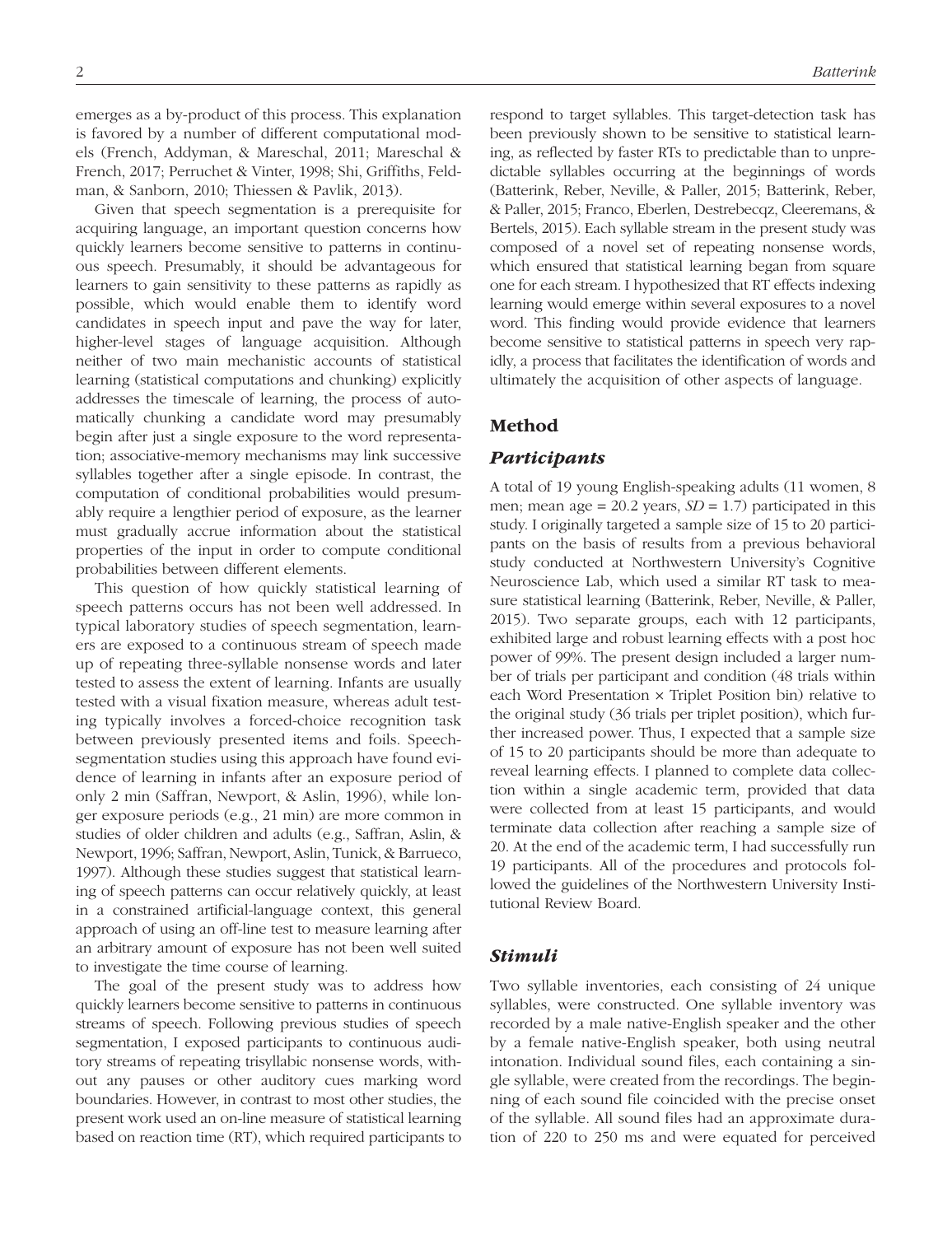

Fig. 1. Stimulus design (a) and example trial sequence (b). Each speech stream was composed of a randomly selected subset of 12 syllables drawn without replacement from a pool of 24 syllables. These 12 syllables were then randomly distributed to create four trisyllabic words, which were repeated four times each. The resulting 16 words (48 syllables) were concatenated together in pseudorandom order and presented aurally without any pauses between them. Before each stream was played, participants saw and heard a target syllable and were asked to identify it as quickly as possible every time it occurred in the stream.

volume. Continuous speech streams were created by concatenating the individual syllables together in a preset order, at a rate of 300 ms per syllable.

# *Procedure*

For each syllable stream, a random subset of 12 syllables was drawn without replacement from the pool of 24 possible syllables in each syllable inventory and randomly distributed to create four different trisyllabic "words" (Fig. 1a). This unique set of four repeating words allowed learning to be measured on a very short timescale. Each speech stream consisted of the four words repeated four times each; the resulting 16 words (48 syllables) were concatenated together in pseudorandom order, with the constraint that the same word did not repeat twice in a row. A specific syllable served as the target for each stream. The target syllable never occurred at the first or last two positions of the syllable stream. Each of the 24 syllables of the syllable inventory served as the target syllable three times, for a total of 72 streams for each voice (male and female). Participants thus listened to a total of 144 streams. Voice order (male first or female first) was counterbalanced across participants. For both voices, the number of targets in each triplet position (first, second, or third syllable within a word) ranged from 45 to 53 per participant. Each of the 24 syllables was represented an equal number of times across all streams.

At the beginning of each trial, participants were presented with the written target syllable (e.g., "du") and an auditory sample of the target. The written syllable then remained on screen while participants listened to the stimulus stream (Fig. 1b). Participants were instructed to respond to each target syllable as quickly and accurately as possible. If statistical learning occurred during the individual streams, it was expected that RTs would be fastest to targets that occurred in the final position of a word, with targets occurring at the beginning of a word and targets occurring in the middle of a word eliciting the slowest and intermediate RTs, respectively. These effects were expected to require at least one exposure to the word, emerging sometime between the second and fourth word presentation.

## *Data analysis*

Robust linear mixed-effects modeling was used to account for repeated measures. RTs to targets ("hits") were measured at the individual trial level for each participant and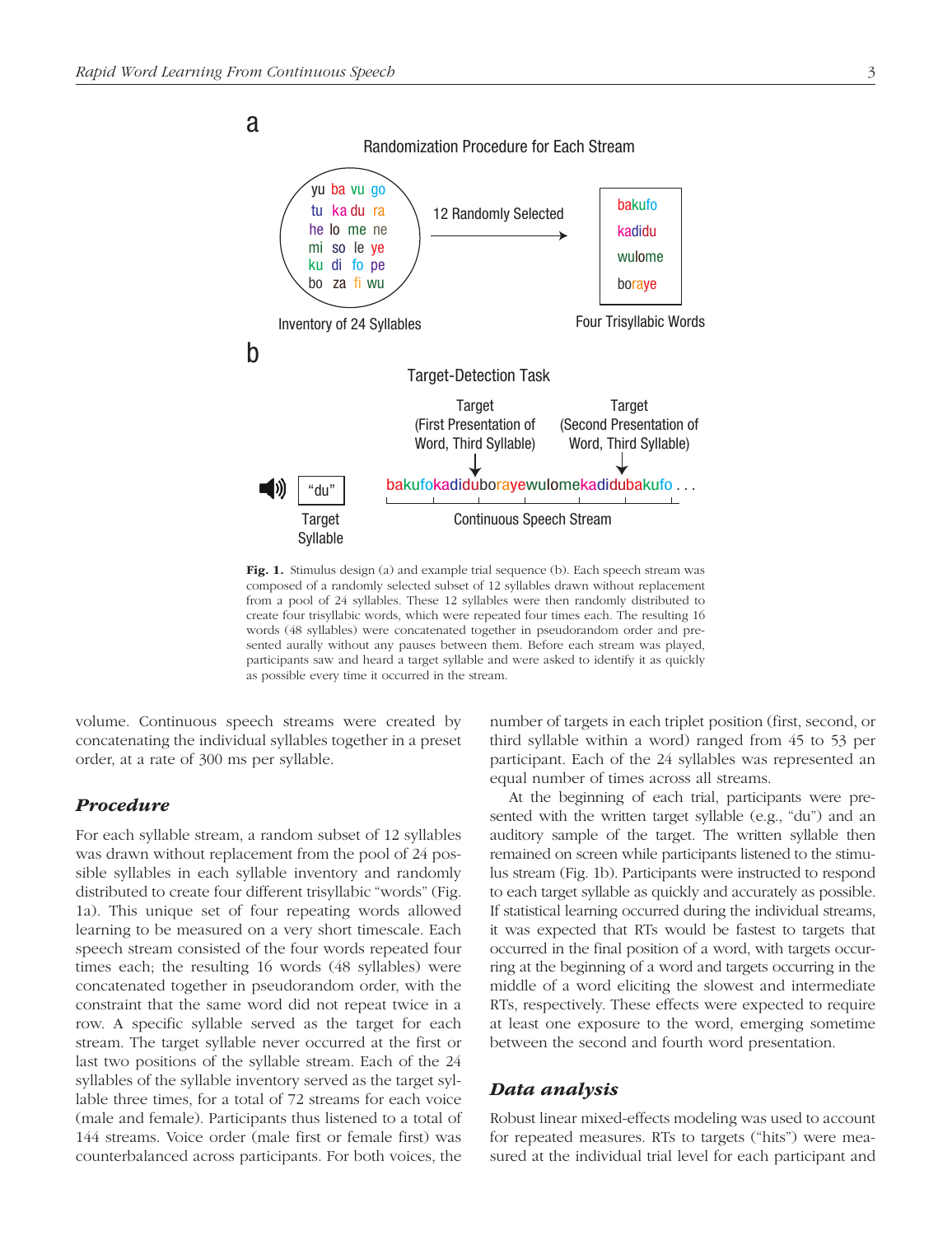classified according to the following factors: participant (1–19), word presentation (1st, 2nd, 3rd, or 4th occurrence of the word in the stream), triplet position (1st, 2nd, or 3rd syllable in the word), and stream position (3rd through 46th syllable in the stream; targets never occurred at the first or last two positions of the stream). Model fixed effects consisted of word presentation, triplet position, overall stream position, and the interaction between word presentation and triplet position. To select random effects, I used the method of Bayesian information criterion (BIC) penalized likelihood.

In the initial full model, participant was included as a random intercept, and random slopes for participants were included for all fixed effects. BIC values were computed for the initial full model and other alternative models that included one or more random slopes for the different fixed factors in all possible combinations. The final best model (associated with the lowest BIC value) included participant as a random intercept and stream position as a random slope. Random slopes for the remaining factors (word presentation, triplet position, and the interaction between word presentation and triplet position) were not significant and resulted in higher BIC values, and thus were excluded from the final model. Word presentation was modeled as a categorical predictor variable, because there is a categorical difference between the first presentation of a word (prior to any opportunity for learning) and subsequent presentations. Stream position and triplet position were modeled as continuous predictors, because both variables were originally conceptualized as continuous and were empirically found to show significant linear relationships with RT in exploratory regression analyses—stream position:  $F(1, 9561) = 28.4$ , *p* < .001; triplet position (excluding Word Presentation 1):  $F(1, 7092) = 64.7$ ,  $p < .001$ . Continuous predictors were centered such that the intercept represented the first value for both variables (stream position  $= 3$ , triplet position  $= 1$ ). Stream position was not a variable of direct interest but was included as a predictor in the model in order to control for possible influences of this effect.

The central hypothesis of the study was whether RT effects indexing statistical learning would emerge within several exposures to a novel word; this was tested by examining the interaction between word presentation and triplet position. A significant interaction between these two factors was characterized through the parameter estimates of the RT slope within each wordpresentation condition and through follow-up analyses that tested whether the RT slope within each wordpresentation condition was significantly different from zero. These follow-up analyses examined when the earliest evidence of significant priming emerged, the main question of interest, and were conducted separately within each word-presentation condition using the same predictors as in the original RT model. An additional follow-up analysis was conducted that compared the RT slope estimates between each of the first three word presentations in a stream and the subsequent presentation (i.e.,  $n \leq n + 1$ , in order to examine whether learning effects followed an expected learning curve, gradually increasing as a function of exposure to the underlying words.

In addition, for each triplet position, pairwise comparisons between the first word presentation (representing the baseline condition) and subsequent word presentations were conducted in order to determine whether RTs were faster in response to targets in the predictable syllables of words (Triplet Positions 2 and 3) and slower to targets in the unpredictable syllables (Triplet Position 1). Such RT differences have been previously shown to result from statistical learning (Turk-Browne, Scholl, Johnson, & Chun, 2010). These comparisons were computed on model estimates of the mean of each word presentation at each triplet position, evaluated at the first stream position for targets (i.e., the third overall position in the stream). Bonferroni corrections at the level of each triplet position were applied to these pairwise comparisons (i.e.,  $p = .05/3$  pairwise comparisons).

As described in Results, one unexpected finding was that targets that occurred later in the stream elicited significantly slower RTs relative to targets that occurred earlier in the stream. In order to exclude the impact of stream position while visualizing the main factors of interest (i.e., word presentation and triplet position), I also plotted the RTs for each triplet-position-by-word-presentation cell using model estimates for word presentation, triplet position, and their interaction. This additional plot was included simply as a way to more clearly visualize the main effects of interest, relative to a plot of raw mean RTs that also reflected the effect of stream position.

Paralleling the main RT analysis, a follow-up analysis examined whether target detection was influenced by word presentation and triplet position. Targets were coded as "detected" only if they were followed by a response less than 1,200 ms after presentation and were otherwise coded as "missed." I conducted a mixed-effects logistic regression model with the same factors as in the RT model (participant, word presentation, triplet position, and stream position). Of all these factors, only participant was ultimately included as a random effect, as random effects for the remaining factors were not significant and decreased model fit.

Across all participants, a total of 10,944 trials were available for analysis. Only detected targets were included in RT analyses. All of the analyses were conducted using SPSS statistical-analysis software. All *p* values are from two-tailed tests with an alpha of .05.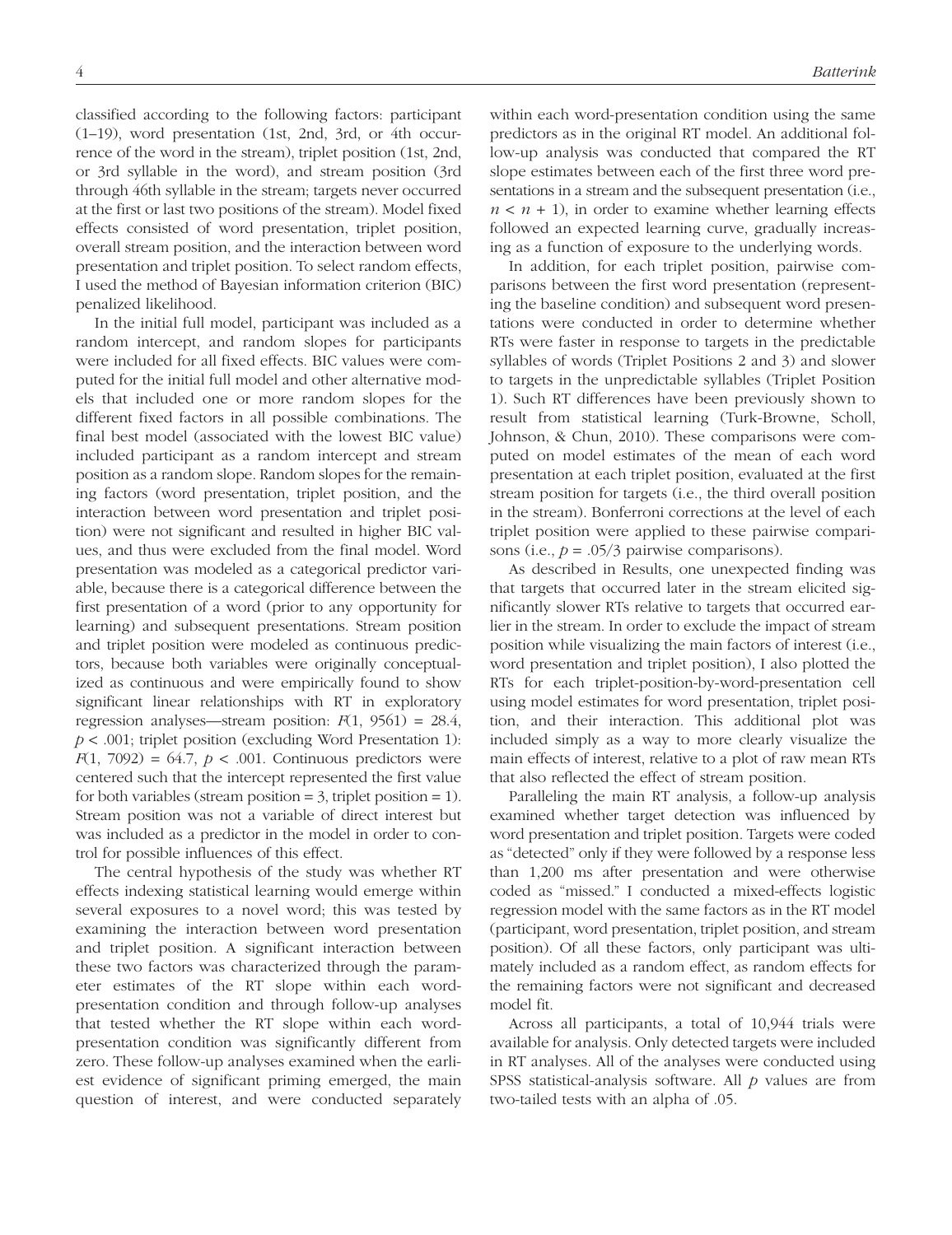

Fig. 2. Reaction time (RT) data as a function of triplet position (first, second, or third syllable in the word) and word presentation (first, second, third, or fourth occurrence of the word in the stream). Overall mean RT is shown in (a). Mean RT predicted by main effects of interest (triplet position, word presentation, and their interaction), controlling for the effect of overall syllable position in the stream, is shown in (b). Error bars represent ±1 *SEM*.

# Results

Participants detected an average of 87.4% of targets. Mean RT as a function of triplet position and word presentation is shown in Figure 2a. Mean RT predicted by model estimates of the main effects of interest—word presentation, triplet position, and their interaction—are shown in Figure 2b. As described in Data Analysis, Figure 2b is provided to clearly present only those effects that are relevant to the main hypothesis, as data shown in Figure 2a reflect the additional effect of stream position, a confounding variable not of interest in the present study. This followup analysis was necessary because targets that occurred later in the stream elicited significantly slower RTs relative to targets that occurred earlier in the stream,  $F(1, 160) =$ 5.41,  $p = .021$ ; stream-position coefficient = 0.72 ms,  $SE =$ 0.31, 95% confidence interval (CI) = [0.11, 1.33]; log-likelihood ratio  $= 21.1$ .

Consistent with my hypothesis, results showed that RTs to detected targets over the three triplet positions differed significantly as a function of word presentation, *F*(3, 9527) = 6.68, *p* < .001; log-likelihood ratio = 20.0. Estimates of fixed effects indicated that at the first word presentation, RTs across the three triplet positions were stable (triplet-position coefficient = −3.35 ms, *SE* = 3.47, 95% CI =  $[-10.14, 3.45]$ . However, by the second word presentation, a robust RT effect was already present; targets that appeared later in a word (and were thus more predictable) elicited faster RTs than targets at the beginning of a word (triplet-position coefficient =  $-13.6$  ms, *SE* = 4.91, 95% CI = [−23.20, −3.94]). This effect was also present for targets occurring at both the third word presentation (triplet-position coefficient = −25.5 ms, *SE* = 4.97, 95% CI = [−35.20, −15.70]) and the fourth word presentation (triplet-position coefficient = −16.0 ms, *SE* = 4.98, 95% CI = [−25.70, −6.19]). Follow-up analyses confirmed that the RT slope across triplet positions was not significantly different from zero at the first word presentation,  $F(1, 2451) = 2.13$ ,  $p = .15$ ; log-likelihood ratio = 2.12, but was highly significant at all subsequent word presentations—Presentation 2: *F*(1, 2397) = 16.1, *p* < .001, log-likelihood ratio = 16.0; Presentation 3: *F*(1, 2342) = 50.5, *p* < .001, log-likelihood ratio = 49.9; Presentation 4: *F*(1, 2300) = 17.1, *p* < .001, log-likelihood ratio = 17.1. Thus, RTs were faster to more predictable syllables after only a single word presentation, which provides evidence of rapid statistical learning of sound patterns in continuous speech.

Next, I examined whether the magnitude of the learning effect (i.e., the negative RT slope across triplet positions) increased with additional word presentations, following an expected learning curve. I found partial support for this idea. The effect of triplet position was significantly larger for the second word presentation compared with the first word presentation (triplet-position effect = 10.2 ms,  $SE = 4.91$ ,  $95\%$  CI = [0.59, 19.90]),  $t(9526) = 2.08$ ,  $p = .038$ , and for the third compared with the second word presentation (triplet-position effect = 11.9 ms, *SE* = 4.98, 95% CI = [2.12, 21.70]), *t*(9526) = 2.39,  $p = .017$ . However, the effect of triplet position did not significantly increase from the third to the fourth word presentation, but rather became marginally reduced (triplet-position effect = −9.51 ms, *SE* = 5.05, 95% CI = [−19.40, 0.38]), *t*(9526) = −1.88, *p* = .060. In sum, the learning effect increased as a function of exposure after several word presentations, but did not continue to grow from the third to the fourth word presentation.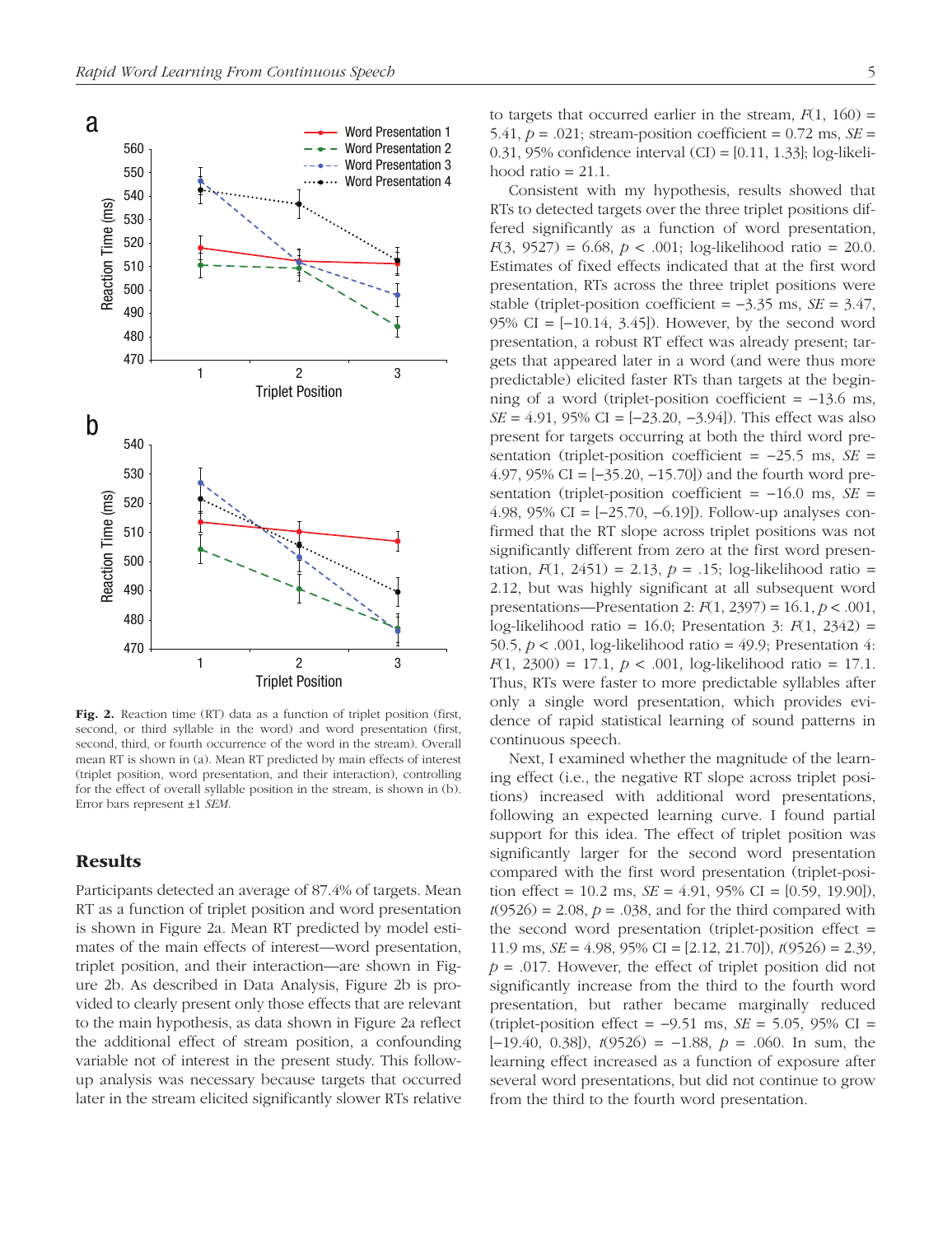In principle, the learning effect could reflect facilitation to predictable syllables (Triplet Positions 2 and 3) or a delay to unpredictable syllables (Triplet Position 1), as has been previously demonstrated to result from statistical learning (Turk-Browne et al., 2010). Pairwise comparisons on the estimated marginal means of word presentation within each triplet position supported only the former possibility. For unpredictable syllables (i.e., those that occurred at the start of words), no significant differences were found between the first presentation of a word and subsequent presentations of a word—Word Presentation 2 – Word Presentation 1: mean difference = −9.43 ms, *SE* = 7.12, 95% CI = [−26.50, 7.62], *t*(9527) = 9.43, *p* > .250; Word Presentation 3 – Word Presentation 1: mean difference = 13.4 ms, *SE* = 8.60, 95% CI = [−7.18, 34.00], *t*(95276) = 1.56, *p* > .250; Word Presentation 4 – Word Presentation 1: mean difference = 7.84 ms, *SE* = 10.80, 95% CI = [−18.10, 33.80], *t*(9527) = 0.72, *p* > .250. Thus, although there is a visual hint in Figure 2b that RTs may be delayed to Word Presentations 3 and 4 relative to Word Presentation 1, consistent with anticipatory effects that have been reported previously (Turk-Browne et al., 2010), these differences were not statistically significant.

When target syllables occurred in the middle of words, RTs to the initial word were significantly different from RTs to the second word, although not from RTs to the third or fourth word—Word Presentation 2 – Word Presentation 1: mean difference = −19.7 ms, *SE* = 5.00, 95% CI = [−31.60, −7.68], *t*(9527) = 3.53, *p* < .001; Word Presentation 3 – Word Presentation 1: mean difference = −8.71 ms, *SE* = 7.03, 95% CI = [−25.50, 8.13], *t*(9526) = 1.24, *p* > .250; Word Presentation 4 – Word Presentation 1: mean difference = −4.77 ms, *SE* = 9.60, 95% CI = [−27.70, 18.20], *t*(9526) = 0.50, *p* > .250. Finally, when target syllables occurred at the end of words, RTs to the initial word were significantly different from RTs to the second and third word but the difference between RTs to the first and the fourth word did not reach significance— Word Presentation 2 – Word Presentation 1: mean difference = −29.9 ms, *SE* = 6.90, 95% CI = [−46.40, −13.40], *t*(9527) = 4.33, *p* < .001; Word Presentation 3 – Word Presentation 1: mean difference = −30.8 ms, *SE* = 8.63, 95% CI = [−51.40, −10.10], *t*(9527) = 3.57, *p* = .001; Word Presentation 4 – Word Presentation 1: mean difference = −17.4 ms, *SE* = 10.80, 95% CI = [−43.20, 8.43], *t*(9527) = 1.61,  $p > .250$ .

A follow-up contrast confirmed this overall pattern, demonstrating that predictable syllables (Triplet Positions 2 and 3) occurring in later word presentations (2–4) elicited significantly faster RTs overall relative to predictable syllables occurring within the first word (Word Presentation 1 – Word Presentations 2–4: mean difference = 21.3 ms, *SE* = 8.28, 95% CI = [5.06, 37.50]); *t*(6435) = 2.57, *p* = .010. In sum, learning primarily resulted in an overall enhancement in processing more predictable syllables rather than a delay in processing less predictable syllables at the beginning of words.

Finally, I examined whether detection rate differed significantly as a function of word presentation and triplet position (this paralleled the main RT analysis). In contrast to the observed RT effect, detection rate over the three triplet positions did not differ significantly as a function of word presentation, *F*(3, 10935) = 0.32, *p* > .250; loglikelihood ratio = −22.9. Thus, unlike RT, detection rate was not a reliable index of statistical learning. The finding that detection did not change as a function of triplet position and word presentation provides evidence that RT differences among conditions did not simply reflect a speed/accuracy trade-off; rather, faster RTs appeared to reflect true facilitation in processing.

# **Discussion**

The results of the present study demonstrate that statistical learning of sound patterns in continuous speech can occur incredibly rapidly. After only a single exposure to the hidden component words of continuous nonsense speech, learners' RTs were faster to more predictable syllables. This RT pattern demonstrates that learners quickly gained sensitivity to the statistical structure of the speech stream and made use of this knowledge during on-line processing, facilitating performance on the task.

The finding that some degree of learning occurred after just a single word exposure suggests that learning was primarily driven by the extraction of chunks from the input, rather than through the computation of conditional probabilities. Logically, the computation of conditional probabilities depends on accruing statistical data across a sample of input and cannot occur instantly after only a single exposure to an underlying pattern. In contrast, evidence of learning after only a single word repetition may be explained by an automatic chunking mechanism. The idea that chunking, driven by associativememory mechanisms, can give rise to sensitivity to statistical structure is supported by computational models. For example, according to the PARSER model (Perruchet & Vinter, 1998), chunks are formed from a sequence of elements on a random basis, as a natural consequence of the capacity-limited attentional processing of the incoming information. These chunks are then stored in memory and strengthened or weakened according to the laws governing associative memory. If a chunk is encountered again, the activation of its representation increases; otherwise, its representation decays over time. If an element within a chunk occurs in a different chunk, the previously stored chunk is subject to interference, which decreases its activation level. Over time, chunks that form statistically coherent elements within a sequence (i.e., a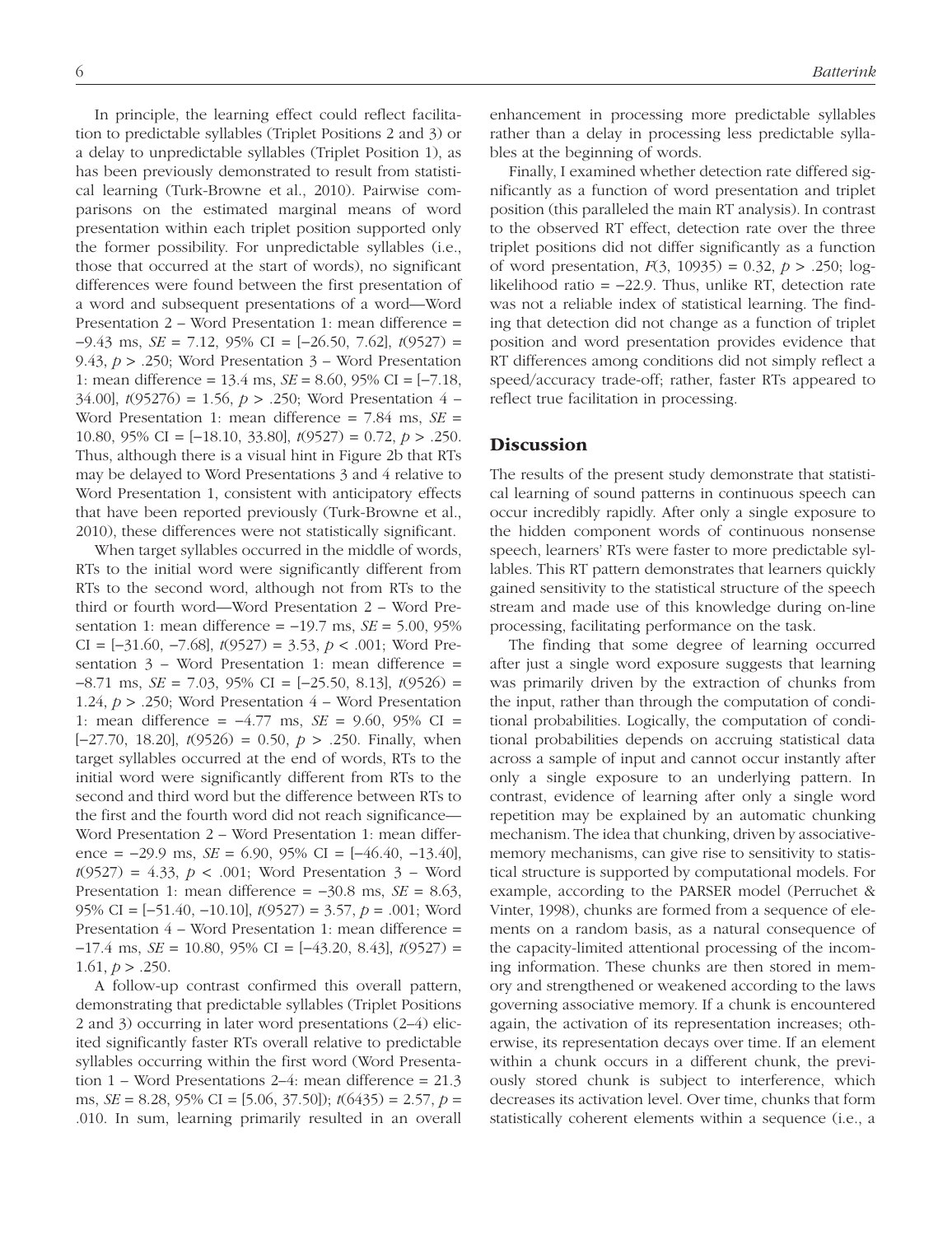word) will be strengthened, while chunks with lower probabilities of co-occurrence (i.e., syllables spanning word boundaries) will be forgotten (cf. Thiessen, 2017). Thus, in the present study, the very first exposure to a word might have sometimes resulted in the formation of a chunk, whose representation could then be stored in memory (albeit at a weak level). When the word was subsequently presented, participants may have retrieved the stored representation, which allowed them to anticipate predictable syllables and thus respond more quickly to second- and final-position targets.

Such a chunking mechanism would support rapid word learning, even prior to the emergence of conditional probability computations. Rapid automatic chunking would also specifically allow language learners to take advantage of word repetitions that commonly occur in natural language, a possibility that aligns with previous evidence that word repetition facilitates language learning. For example, infant-directed speech is characterized by the frequent repetition of words, compared with noninfant-directed speech (Cockcroft, 2002), and repetitiveness in maternal input at the age of 7 months predicts language outcomes at the age of 2 years (Newman, Rowe, & Bernstein Ratner, 2016). Another study found that word learning in 2-year-old children was successful only when the names of novel objects were repeated across successive sentences rather than distributed throughout labeling episodes, which suggests that immediate opportunities to detect recurring structure facilitate young children's word learning (Schwab & Lew-Williams, 2016). Given evidence that statistical learning operates in both children and adults (Saffran, Aslin, & Newport, 1996; Saffran, Newport, & Aslin, 1996; Saffran, et al., 1997), frequent word repetitions may also support second-language acquisition in adult learners.

The chunking account of statistical learning would predict that the magnitude of the learning effect (i.e., faster RTs to predictable than to unpredictable syllables within a word) would increase with additional exposure to the underlying words, reflecting an increase in chunk activation. A comparison of the RT effects between each word presentation and the subsequent one provides partial support for this idea, demonstrating that the learning effect gradually increased from the first to the third word presentation. However, the learning effect did not significantly increase from the third to the fourth word presentation, inconsistent with chunking models. One possible explanation is that the lack of difference between the third and fourth presentations represents nothing more than a statistical blip, rather than the beginning of a longterm trend. Alternatively, other cognitive factors beyond statistical learning may have influenced RTs to the final word presentation. For example, participants may have become aware that each stream contained exactly four targets, and after detecting three targets may have become more cautious or hesitant to respond to the fourth and final target, knowing that only a single target remained. This hesitancy could possibly have led to a slight reduction in the learning effect to the fourth word presentation. By incorporating a design with more than four exposures to the underlying words, future work may test whether the learning effect continues to generally increase with additional exposure to the underlying words, as would be predicted by a chunking account of statistical learning, or whether the effect quickly reaches asymptote after several word presentations.

Finally, one unexpected finding was that RTs were slower for targets occurring later in the syllable stream, an effect that was independent of the number of word repetitions. I suggest that this deterioration in performance over the course of the stream may be due to sensory interference or overload induced by the rapid presentation of previous syllables. Nonetheless, by covarying out effects of stream position, I was able to isolate the effect of word presentation per se and to directly assess effects of statistical learning on performance.

In sum, these results demonstrate that statistical learning of sound patterns in speech operates on a very rapid timescale. The speed with which learning occurs suggests that the automatic chunking of segments from input may be a major mechanism contributing to this type of learning. The efficiency of this mechanism may play a critical role in early stages of language acquisition, allowing language learners to quickly "break in" to an unfamiliar language and paving the way for the acquisition of more advanced components of language, such as semantics and syntax.

# Action Editor

Matthew A. Goldrick served as action editor for this article.

#### Author Contributions

L. J. Batterink is the sole author of this article and is responsible for its content.

#### Acknowledgments

I would like to thank Kelsey Aaronson for her help in data collection and Ken A. Paller for his comments on an early draft of this manuscript.

# Declaration of Conflicting Interests

The author declared that she had no conflicts of interest with respect to the authorship or the publication of this article.

#### Funding

This work was supported by National Institutes of Health Grants T32 NS 047987 and F32 HD 078223.